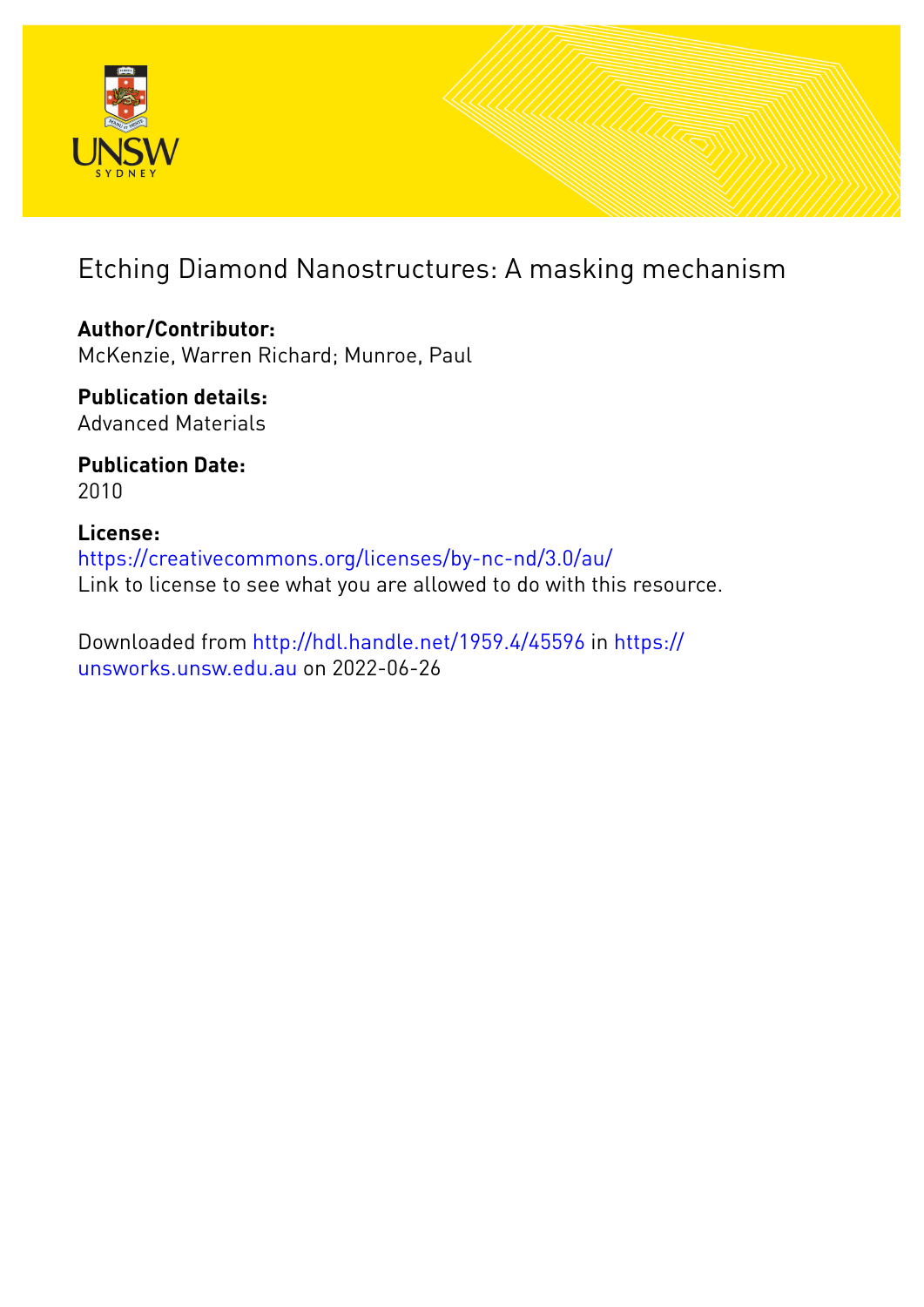

DOI: 10.1002/adma.((please add manuscript number))

**Etching Diamond Nanostructures: A masking mechanism** By *W.R. McKenzie\*, and P.R. Munroe*

[\*] Electron Microscope Unit, Mark Wainwright Analytical Centre Basement, Chemical Sciences Building The University of New South Wales NSW 2052 AUSTRALIA

E-mail: Warren.McKenzie@unsw.edu.au

Keywords: hard mask, focussed ion beam, diamond, lithography, TEM

Diamond is a unique material being biocompatible, chemically inert, a high mobility semiconductor, and one which intrinsically possesses a number of extreme material properties such as the highest Young's modulus, hardness, thermal conductivity, number density of atoms and widest optical bandgap.<sup>[1,2]</sup> The past decade has seen a number of developments in the fabrication of diamond, which has enabled its functionalisation. These have led to the rapid evolution a number of practical applications in the areas of optoelectronics.<sup>[3]</sup> photonics,  $[1-2, 4]$  micro/nanoelectronic,  $[5]$  micro-electro-mechanical systems (MEMS),  $[6]$  atomic force microscopy (AFM),<sup>[7]</sup> biomedical devices,<sup>[8]</sup> field emission (e.g. flat panel displays),<sup>[9-10]</sup> nano-imprint lithography (for the patterning of integrated circuits),<sup>[11]</sup> and electrochemical bio-sensors detecting glucose  $[12]$  and DNA.<sup>[13-15]</sup> Generally, such applications require a lithographic surface patterning step for their functionalisation.

Typically, lithographic patterning of diamond involves resist-based processing to deposit a patterned hard mask, for example silicon<sup>[16-17]</sup> or aluminium,<sup>[11]</sup> against an oxygen-containing plasma or reactive ion etch. Once oxidized by the plasma this layer is resistant to the reactive component of the etch, which is primarily responsible for removing the un-masked diamond, since it etches at a slower rate.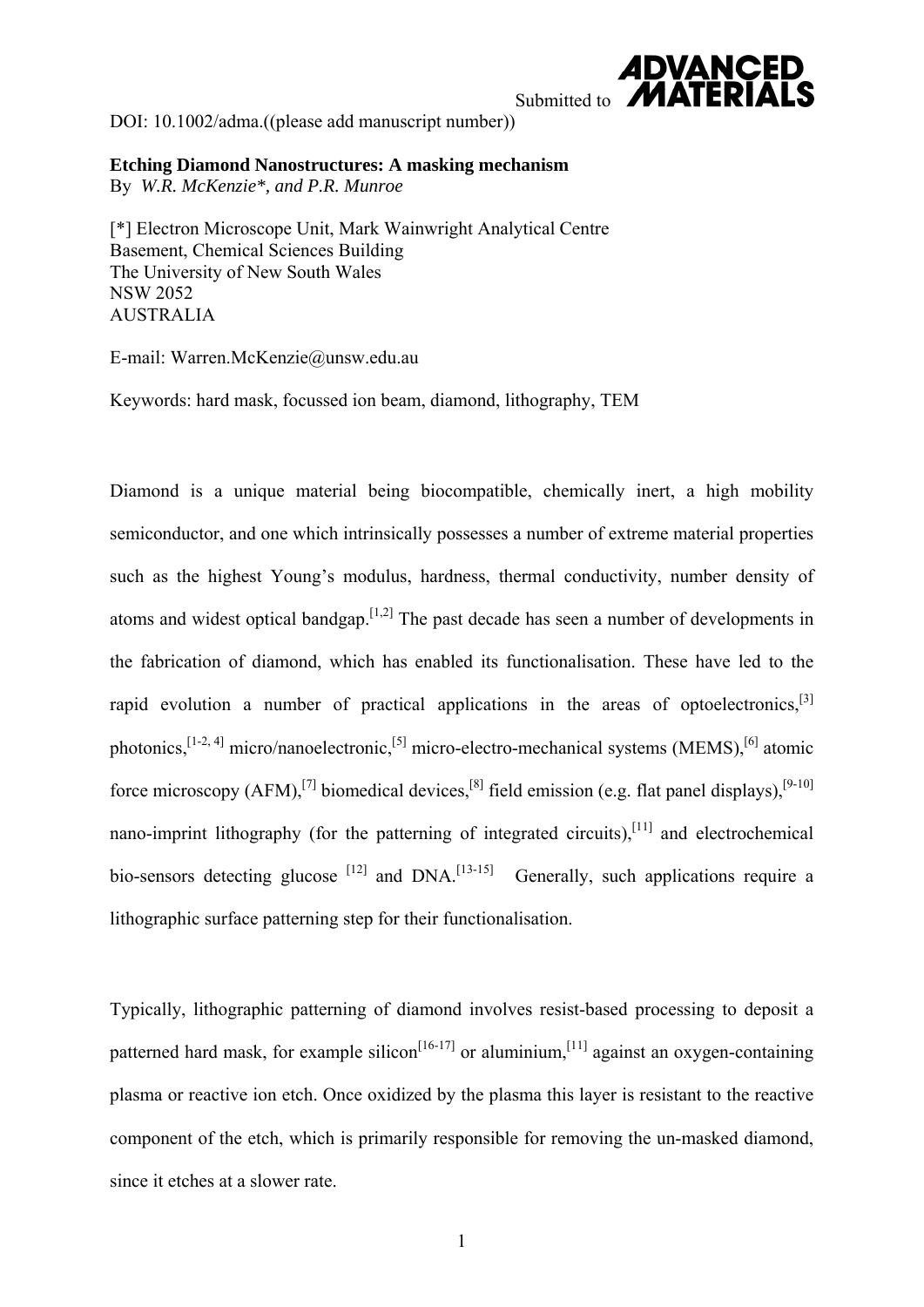

The Focused Ion Beam Hard Mask (FIBHM) recently developed by McKenzie et al. (2009) [18-19] represents a significant leap forward in the ability to pattern nano-scaled structures on to diamond surfaces as it is a direct-write process and does not involve the deposition of a resist or any other sacrificial layer. This distinction brings many advantages of the FIBHM over traditional means of lithographic patterning and, thus, it is expected to find many applications where diamond is a candidate material for new technologies.

Application of the FIBHM has already demonstrated improvements relative to existing conventional surface patterning techniques. For example, in the preparation of nano-imprint and imprint lithography dies where 100nm structures patterned onto the tip have been replicated via imprint into silicon.<sup>[19]</sup> A second application is for the fabrication of photonic waveguides structures,<sup>[20]</sup> where sidewall roughness values were measured to be  $\leq 1$ nm RMS,<sup>[19]</sup> an improvement from  $\sim$ 20nm obtained using traditional techniques.<sup>[16, 21]</sup> These improvements are expected to allow miniturisation to occur as smoother sidewalls reduce light scattering along the length of the waveguide.

The FIBHM has been predicted to outperform resist-based lithography for ultimate feature resolution.[18] To date, patterned line widths of 25nm have been achieved, a significant improvement on 100nm for diamond using other masking techniques patterned with electron beam lithography.<sup>[21]</sup> It is reasonably expected that sub-10nm resolutions are achievable if modern ion optics are used (currently  $\sim$  2.5nm) which would likely have a very significant impact on the lithography field where ultimate resolution of patterned features is limited to  $\sim$ 10nm depicted by the chain length of polymer resists.<sup>[22]</sup>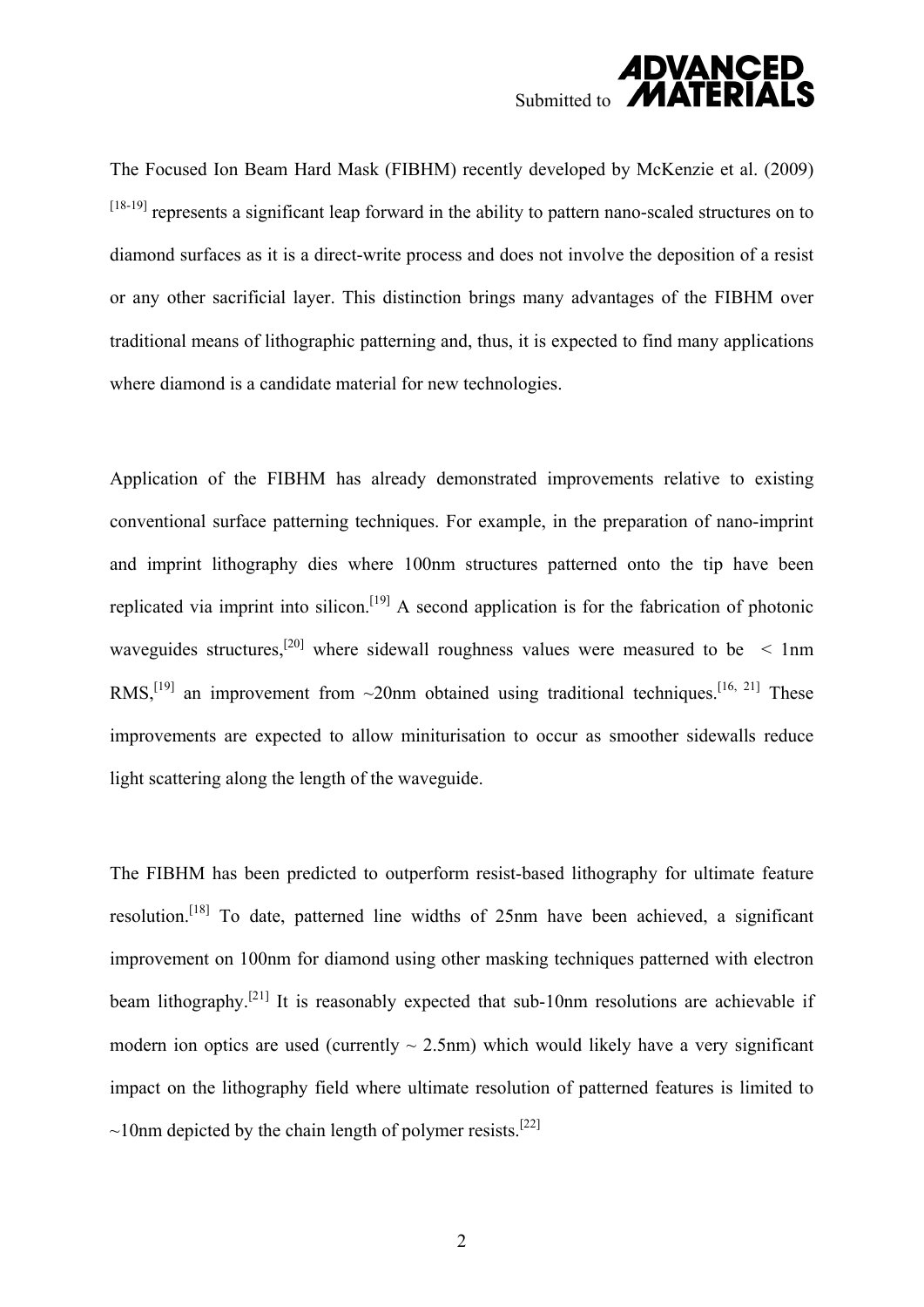# Submitted to  $\blacksquare$

Despite the recent interest in the FIBHM, the underlying masking mechanism has not been previously reported. However, it has been shown that the FIBHM was effective against an Arbased (inert) plasma,<sup>[20]</sup> which indicated the mechanism is fundamentally different to other hard masks used for diamond, which rely on a reactive component of the plasma etch.

We present an analytical scanning electron microscope (SEM) and transmission electron microscope (TEM) study of the FIBHM process. Plasma etched diamond reveals a layer incidentally deposited as an artifact of this process which is shown to grow in areas where the focused ion beam (FIB) has implanted gallium. Based on these findings we propose a novel masking mechanism as a new form of ion beam lithography, demonstrate this masking mechanism explains the formation of diamond nano-whisker structures similar to those used for diamond-based sensors,  $^{[13-15]}$  and predict that the masking mechanism will be useful for other substrates, such as silicon.

The FIBHM process is illustrated in **Fig. 1**. It involves a two stage process, where, Step 1 exposes the surface to a light dose of  $Ga^+$  ions ( $>7.5\times10^{15}$  cm<sup>-2</sup>) from a FIB system, which locally modifies the surface creating a mask against a plasma etch. Subsequently, Step 2 employs a plasma etch (e.g. oxygen or argon) to reveal the patterned structures by etching the surrounding material.

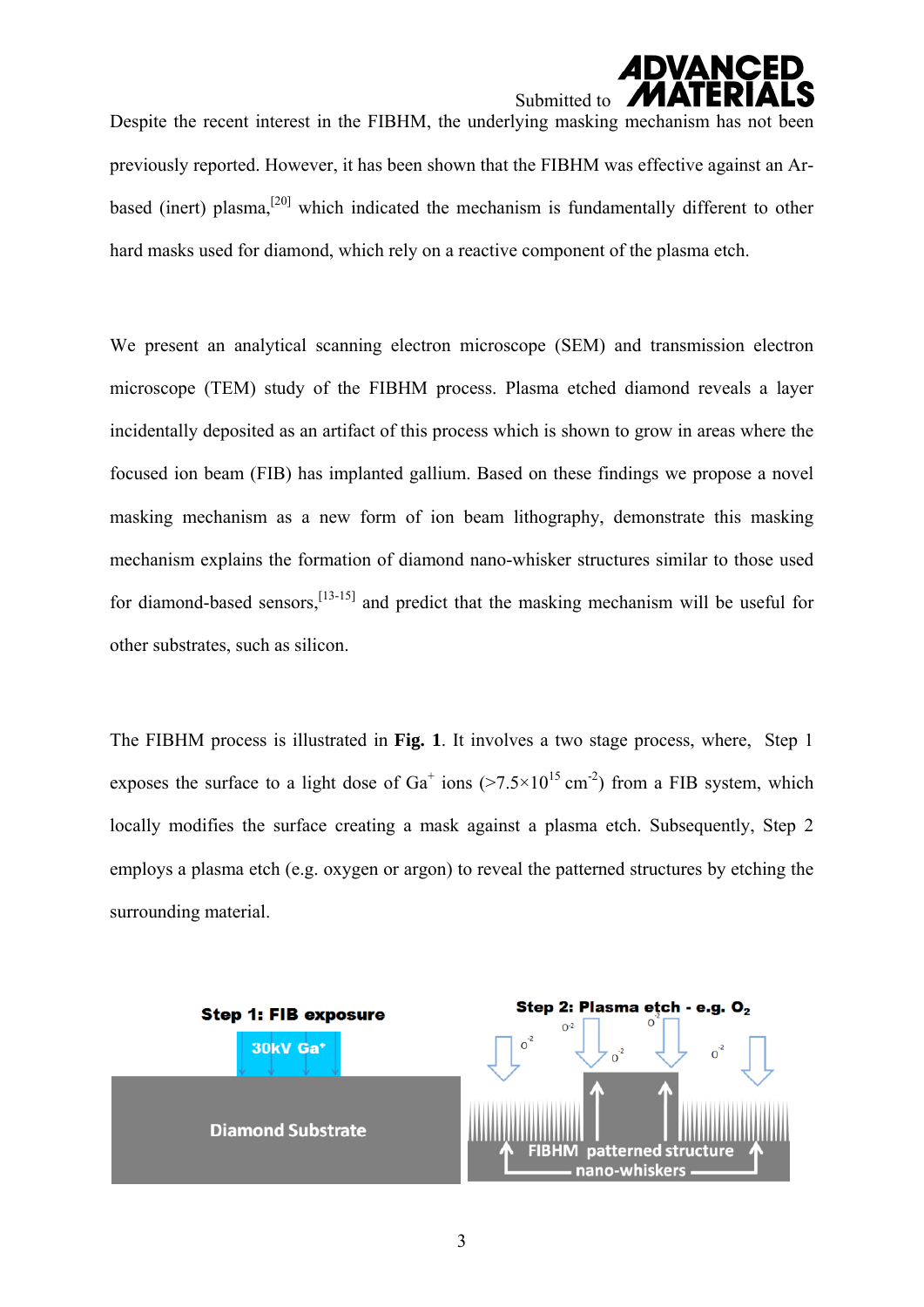## **ADVANCED** Submitted to **MA**

Fig. 1: The Focused Ion Beam Hard Mask technique: Step 1 is a local exposure of the diamond surface with a Ga<sup>+</sup> Focused Ion Beam microscope. Step 2 is a plasma etch of the diamond leaving the patterned areas raised as they have been masked from the etch by the FIBHM. Nano-whiskers can form around the un-exposed areas as indicated.

The microstructure following the FIB exposure into diamond, equivalent to Step 1, has recently been studied by McKenzie et al. (2010).[23] The FIB implantation, at an energy of 30kV and dose above  $10^{16}$  Ga<sup>+</sup>/cm<sup>2</sup>, creates an amorphous carbon layer ~37nm deep which contains a significant concentration of gallium and whose outer surface is a gallium oxide containing very little carbon.

Results from TEM and SEM analysis of the masking layer and structures created following Step 2 of the FIBHM with an oxygen plasma etch are shown in **Fig. 2**. Fig. 2(A) is a secondary electron image of a solid structure created using a FIBHM, as well as nanowhiskers formed in the surrounding etched region. Fig. 2(B) shows a bright field TEM crosssectional image of a similarly patterned structure (also showing nano-whiskers) indicating the  $a-C + Ga$  layer, which appears to be similar to the as-implanted gallium reported in literature.<sup>[23]</sup> The resilience of this layer to the etching step demonstrates its effect as a mask against an oxygen plasma. The inset in this image (white rectangular outline) is shown at a higher magnification in Fig. 2(C). It highlights the gallium containing amorphous carbon product of the Step 1 (FIB implantation) below an additional layer ~10nm thick. An energy dispersive X-ray (EDX) analysis of this layer in Fig. 2(D) reveals significant compositions of Fe, O, C and Ga. Based on the surface composition of as FIB- implanted diamond reported in the literature<sup>[23]</sup> O, C and Ga are expected in this layer, however the presence of Fe is not.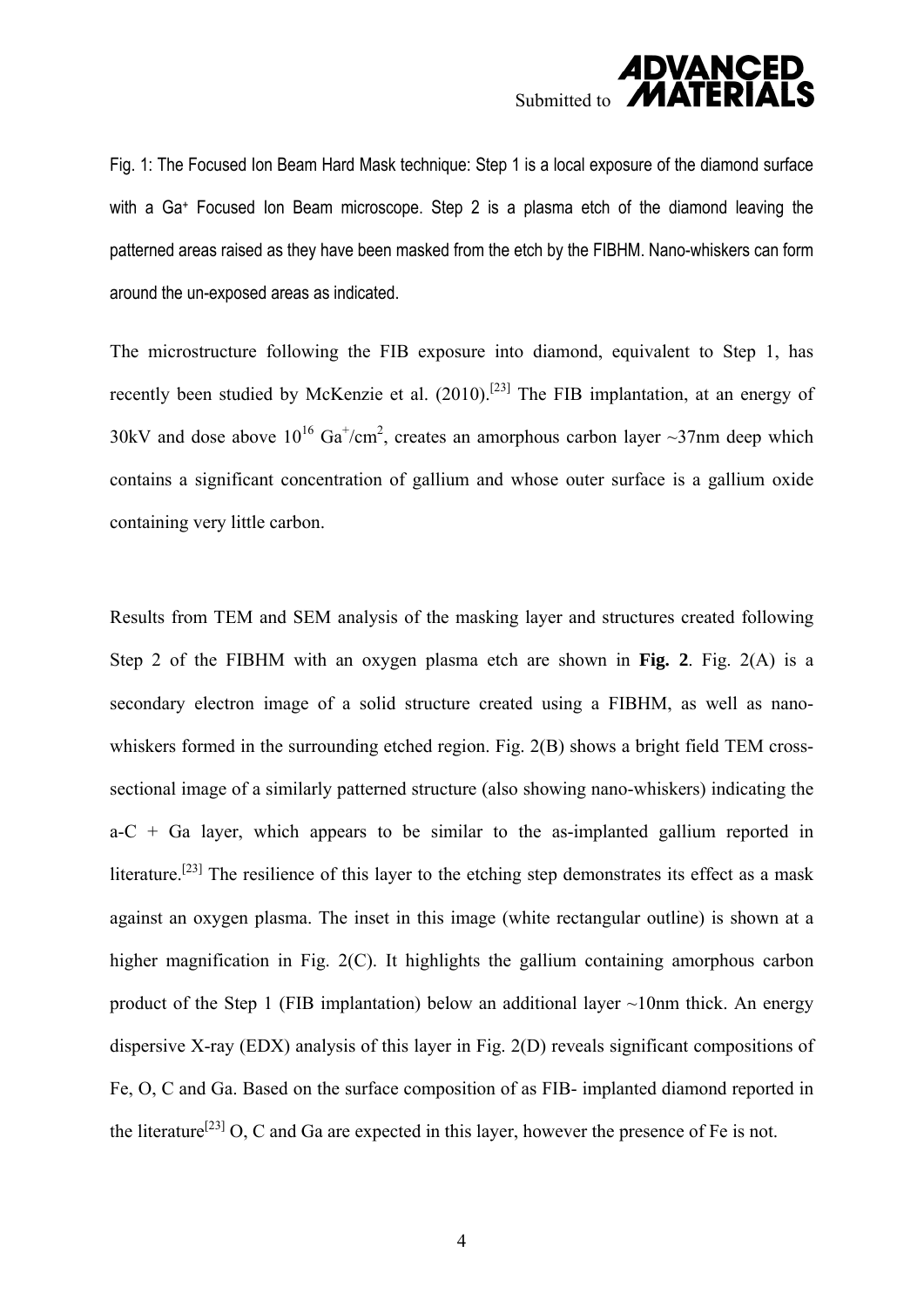



Fig. 2: Evidence of a novel mechanism for the masking of diamond from a plasma etch. (A) Secondary electron image of a solid structure created using the FIBHM technique, taken with the stage tilted 52º from the plan view of the film. (B) bright field TEM image of a patterned structure cross-section created with the FIBHM showing the mask layer of amorphous carbon and gallium (a-C + Ga) and diamond nano-whiskers outside the area defined for the pattern. (C) Bright field TEM of the inset in B (white rectangular outline) highlighting the positions of the diamond, a-C+Ga layer from the Ga-implantation, and additional layer containing Fe from the oxygen plasma etch step. (D) EDX spectrum from the Ferich layer defined in (C) indicating the presence of Fe, O and C. (E) TEM EDX line scan, over the white indicator line in (C).

Fig. 2 (E) shows an EDX line scan from across the  $a-C+Ga$  layer after it has been exposed to an oxygen plasma etch. The equivalent position of this line scan is shown by the white indicator line shown in Fig. 2(C). The layers described as "surface oxide" and "a-C + Ga + O" through to the diamond closely correspond to the profile of as  $Ga<sup>+</sup>$  FIB implanted diamond reported in literature<sup>[23]</sup> and are believed to be unchanged by the plasma treatment.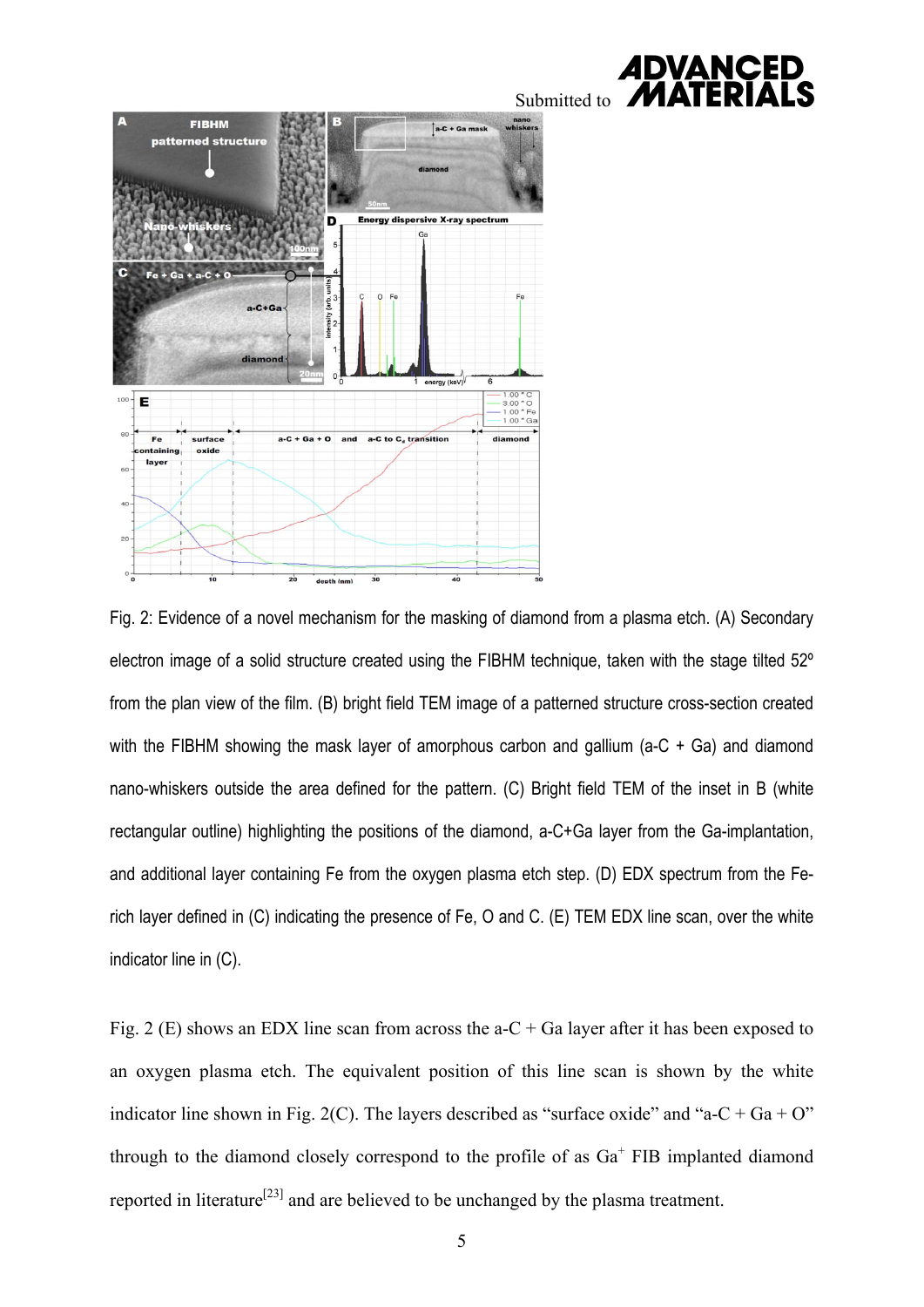

Fig. 2(E) shows the position of this Fe-containing layer above the "surface oxide", which indicates that the plasma etch has not significantly affected this layer, with the exception of the addition of this Fe-containing material. Supported by observations of a similar Fecontaining deposition arising from an etch facility<sup>[24]</sup>, we believe that source of the iron is from the plasma sputtering atoms from components in the stainless steel vacuum chamber of the plasma etch system. These ultimately re-deposit on the "a-C+Ga+O" surface which, being an oxide inherently have a high affinity for metals relative to the diamond surface.



Fig. 3: EDX spectrum from FIBHM masked areas for various plasma etch times. An incident scanning electron beam of 3keV was used to obtain a shallow sampling of the X-rays in order to detect the Fe layer in the outer few nanometers of the surface. C-K, O-K, Fe-L and Ga-L peaks are indicated. Results show that counts from Fe and O increase with increased plasma exposure time, while the Ga peak appears to be unchanged. These results suggest that the gallium-rich layer (a-C+Ga) is not being etched by the plasma whilst the outer surface layer containing Fe and O is expanding.

The iron-containing oxide layer was studied as a function of oxygen plasma etch time using a low energy EDX analysis. Results are shown in **Fig. 3** and demonstrate that the Fe-containing oxide layer is expanding during etching. The as-implanted sample "0 min" shows the surface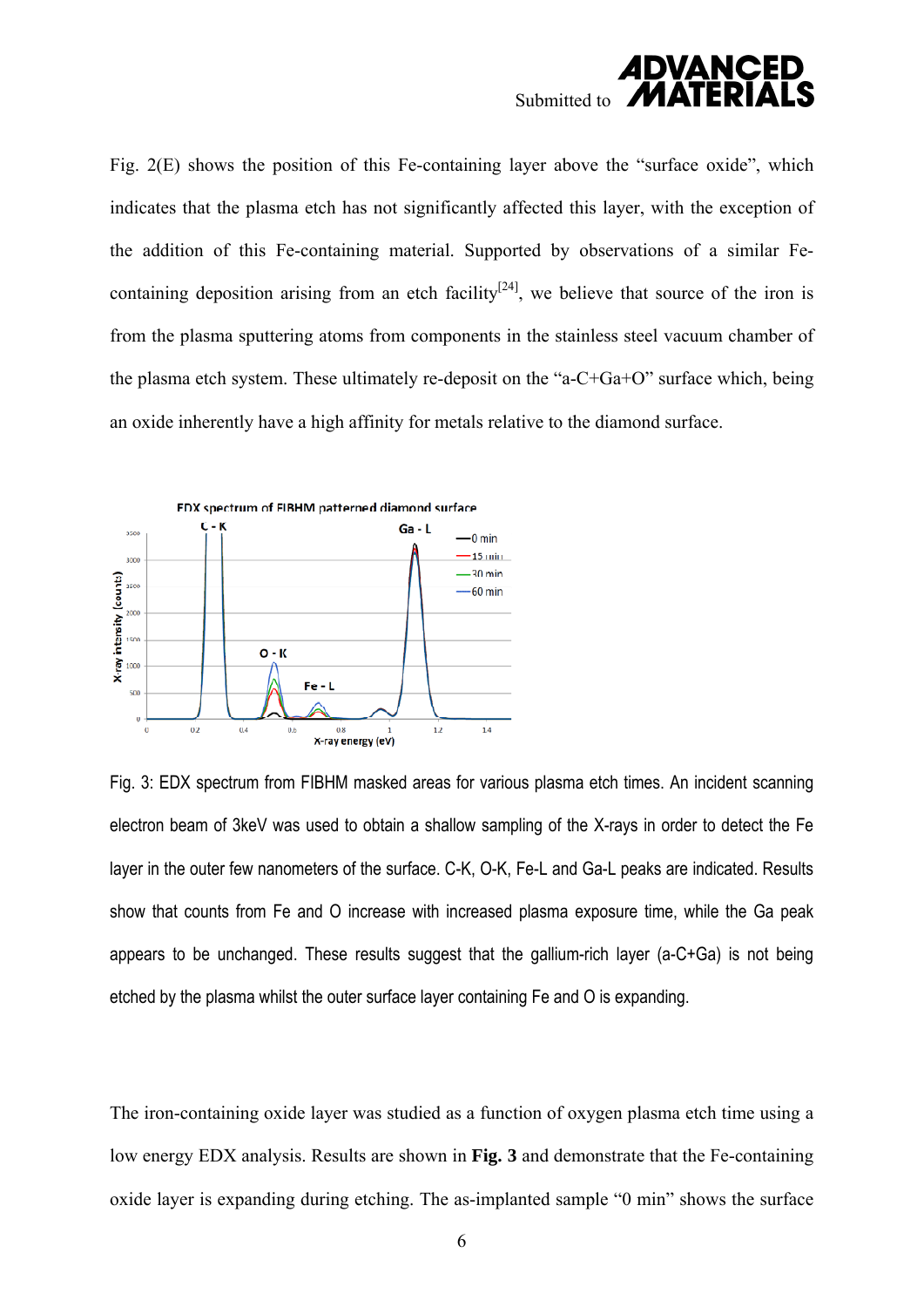## **ADVANCED** Submitted to **M**

composition including significant C, O and Ga which agree with the EDX results in Fig. 1. Applying the oxygen plasma for 15, 30 and 60 minutes, the Fe-peak grows in intensity with the oxygen peak. This increase in intensity is believed to be due to the Fe and O containing layer increasing in thickness representing a greater proportion of the EDX sampling volume. The gallium peak is relatively unchanged in comparison suggesting that the a-C layer housing the gallium (a-C+Ga) is not being consumed. Thus, it appears that on exposure to the plasma the Fe-containing layer is an oxide which is growing and protects the underlying a-C+Ga layer ultimately preventing any oxygen interactions with the underlying diamond masking it against the plasma etch.

A  $Ga<sup>+</sup>$  FIB exposure of diamond display a unique interaction that produces a carbonatious layer that holds a significant concentration of gallium (and oxygen) in its surface<sup>[23]</sup> (Step 1 of the FIBHM). During a plasma exposure which etches the naked diamond (Step 2 of the FIBHM) this FIB-exposed surface captures Fe, which occurs as an impurity generated as an artifact of the plasma generation process, and deposits this element in the form of a thin Fecontaining oxide layer. This layer is observed above the "surface oxide" layer incidental to the FIB implantation and is seen to grow as a function of etch time, as described in Fig. 3. This layer is thicker than the implantation depth of the ions accelerated towards the surface by the DC bias in the plasma etcher  $\leq 1$ nm, based on TRIM calculations), thus this self-grown layer isolates both the "a-G + Ga" layer and underlying diamond from the plasma etch producing an effective self-grown hard mask.

This masking behavior is fundamentally different to any other phenomena described in literature for surface patterning, since it combines the deposition of the effective masking layer and etch in the same plasma exposure step. Thus, we propose a novel masking mechanism underpinning the Focused Ion Beam Hard mask as: a surface modification (e.g.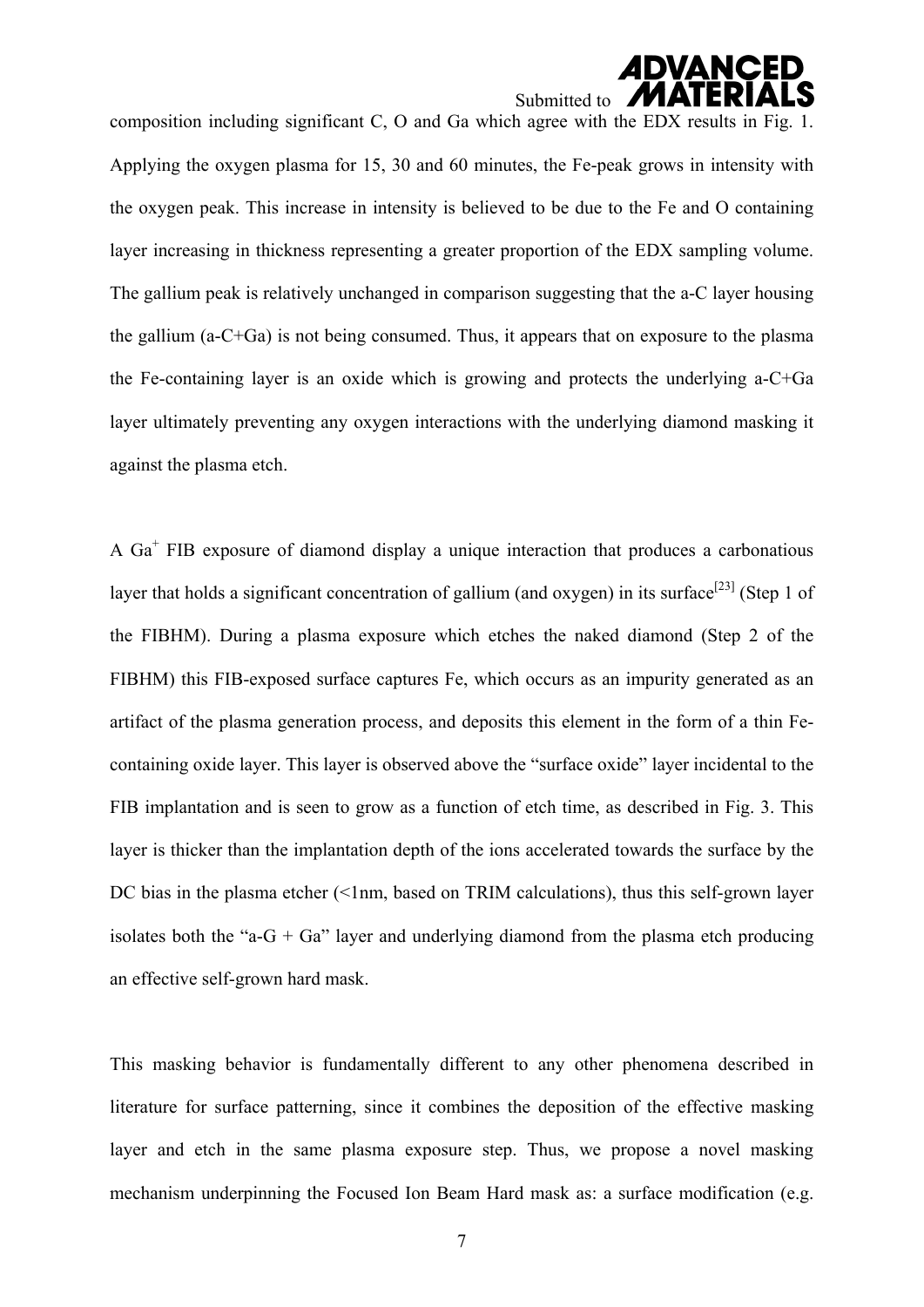## **ADVANCE** Submitted to **P**

via a FIB implantation from step 1 of the FIBHM) which leads to the formation of a nonvolatile platform (e.g. the a-C+Ga+O layer) on which components in the plasma can deposit (e.g. Fe and O) that subsequently protect the underlying or unmasked material (e.g. diamond) from etching in the same plasma environment.

We believe the most critical elements for the mask are that the modified surface layer is stable under the plasma (relative to the unmodified substrate) and the components in the plasma have a high affinity for this surface layer to allow such a deposition in an otherwise erosive environment. Two situations which we believe meet this condition are discussed:  $Ga<sup>+</sup> FIB$ implanted silicon, and impurities in diamond which lead to the formation of nano-whisker structures.

A number of studies<sup>[25-27]</sup> have reported  $Ga<sup>+</sup> FIB$ -exposed silicon to be resistant to a plasma etch containing oxygen and  $SF_6$ , however none have conclusively reported the masking mechanism. Relative etch rates between the Ga-implanted to non-implanted surface of at least 1000:1 were demonstrated and used to create pillar-type structures.<sup>[26]</sup> Secondary ion mass spectrometry measurements of the outer surface of  $Ga<sup>+</sup> FIB-*implanted* silicon<sup>[27]</sup> reveal that,$ like Ga<sup>+</sup> FIB-implanted diamond, the outer surface is predominantly a gallium oxide containing little substrate material. Given that the same surface condition which leads to deposition of the Fe-containing layer in the diamond case would be met for FIB-implanted silicon we predict the mechanism proposed for the FIBHM explains the formation of these pillar type structures and is more generally applicable to patterning silicon.

A high resolution TEM and electron energy loss spectrometry (EELS) analysis has been used to study the masking behaviour leading to the formation of nano-whiskers used to produce, for example, field emitters, DNA and glucose sensors, which were formed simply by an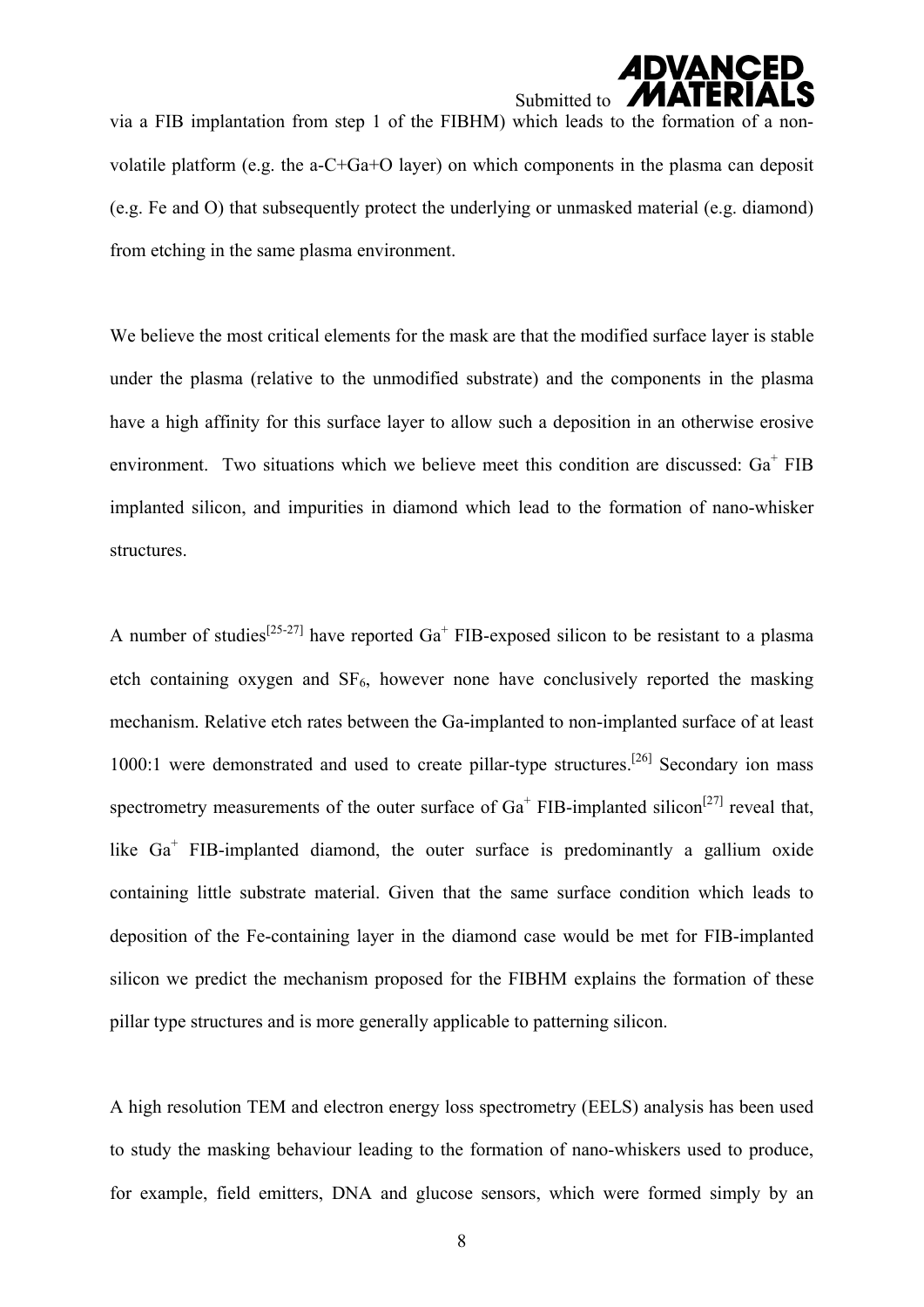

exposure of the diamond to an oxygen plasma. **Fig. 4** examines their composition using aberration corrected Scanning TEM (STEM) and EELS mapping. Fig. 4A shows a crosssectional image of some nano-whiskers extending vertically out of a single crystal diamond. The inset box in Fig. 4(A) (white rectangular outline) identifies the area selected for the compositional maps corresponding to background subtracted EELS signal integrals of B diamond (σ-bonded carbon), (C) iron, and (D) oxygen. The diamond is seen to form a sharp tip, but does not extend to the top of the whisker structure. Figures 4(C) and (D) show Fe and O-rich areas (respectively) forming a helmet shape over the diamond. This layer appears similar to the Fe-containing layer observed for the FIBHM and is also thicker than the penetration depth of ions in the plasma suggesting that like,  $Ga<sup>+</sup> FIB$  implanted diamond, it is again acting as a mask to the plasma etch.



Fig. 4 (A) bright field STEM image of diamond nano-whiskers defining the areas for the EELS map for (B), (C) and (D). EELS maps corresponding to background subtracted signal integrals for; (B) σ-bonded carbon (diamond,  $\sim$ 35 eV), (C) iron (L edge, 710 eV) and (D) oxygen (K edge  $\sim$  540 eV).

These nano-whiskers are known to originate from the presence of metal impurity, in a quantity as small as a cluster of atoms.<sup>[9]</sup> Like the "surface oxide" observed for the  $Ga<sup>+</sup>$ implanted diamond, oxides of near-surface metal impurities would have a suitably high affinity for components in the plasma to allow this iron-containing layer to deposit creating a local mask for the formation of the nano-whisker structures. Hence, we propose that these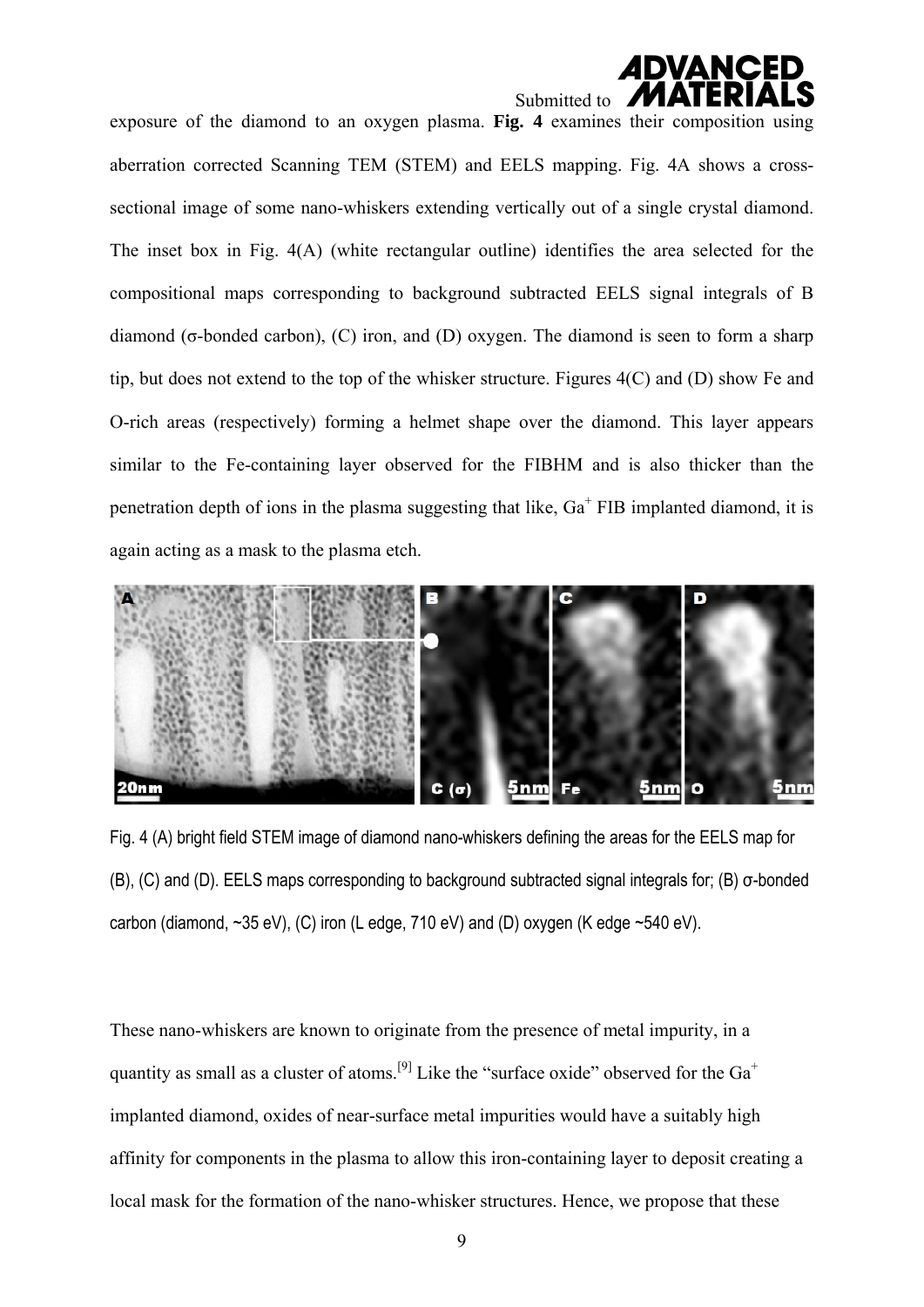

diamond nano-whiskers form from fundamentally the same masking mechanism as that proposed for the FIBHM.

In conclusion, we propose a mechanism for the Focused Ion Beam Hard Mask (FIBHM) technique for patterning diamond, which has been demonstrated as an enabling technology for a number of technologies and presents a new form of ion beam lithography. The underlying hard mask mechanism was proposed as a surface modification induced by a FIB implantation which, on exposure to a plasma etch, leads to the formation of a non-volatile platform on which components in the plasma can deposit to subsequently protect the underlying or unmasked material from etching in the same plasma environment. We show this mechanism describes the formation of diamond nano-whiskers being used for field emitters and biosensors. We also predict that it is effective for patterning silicon and explains similar masking behavior observed in the literature.

#### *Experimental method*

The processing as described for the FIBHM was carried out using a focused ion beam supporting an FEI Magnum column for the ion implantation in step 1. Step 2 was performed using a South Bay Technology PC-2000 plasma etch facility. Cross-sectional TEM samples were prepared using a FIB-based ex-situ lift-out [28] technique, including a  $3kV$   $Ga<sup>+</sup>$  beam final polishing step, using a Carl Zeiss NVision 40 CrossBeam facility. TEM images were obtained using a JEOL 3000F field emission TEM operating at 300kV. STEM images were obtained using a custom built aberration-corrected, cold field emission VG STEM (SuperSTEM 1, SuperSTEM Laboratories, Daresbury UK) operating at 80kV. EDX analysis were performed using silicon drift detectors interfaced with; a Philips CM200 TEM operating at 200KV (results in Fig. 2), and a Hitachi s3400i SEM operating at 3kV (results in Fig. 3).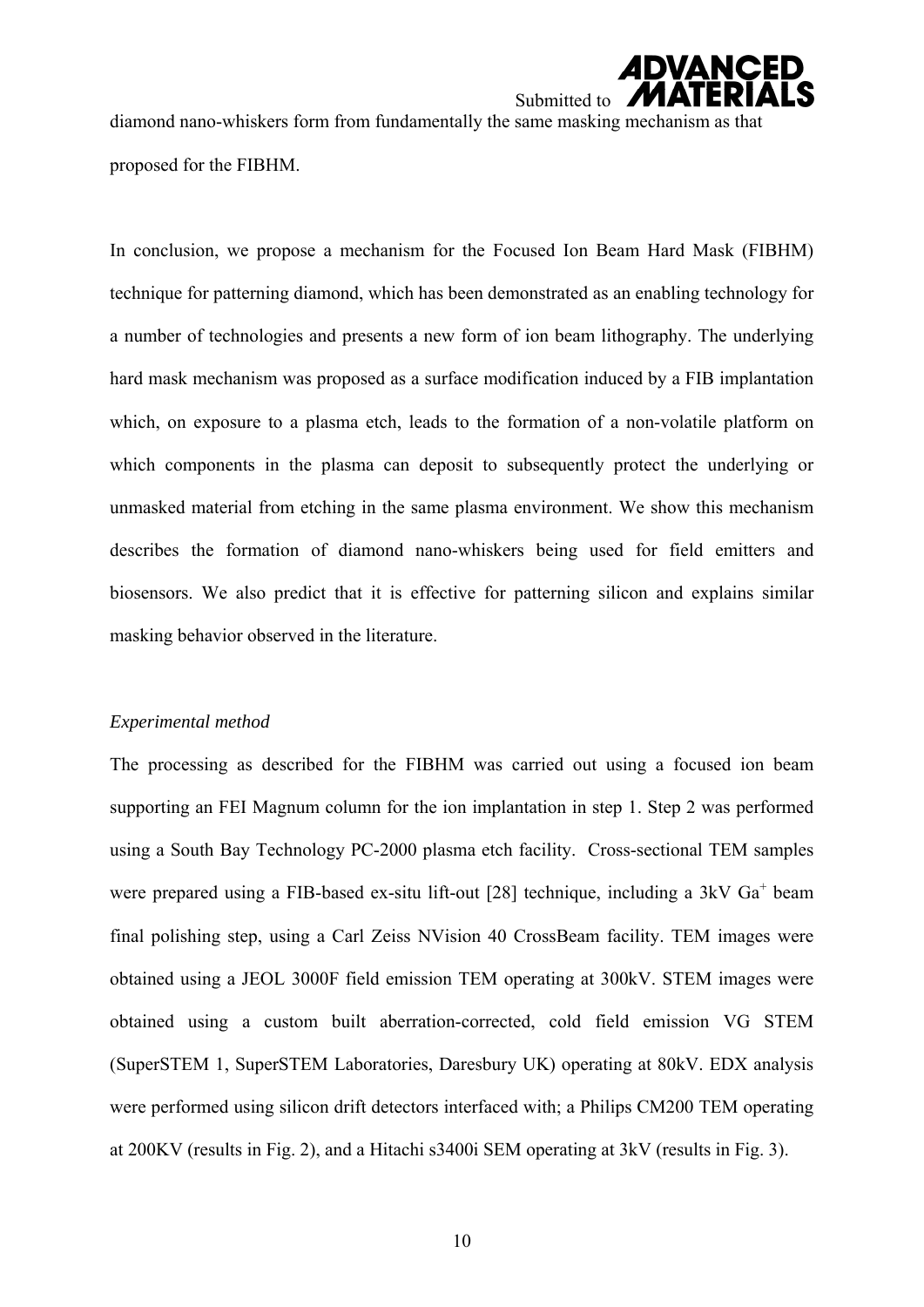

#### *Acknowledgements*

Authors would like to acknowledge CRANN at Trinity College Dublin where some results were obtained. In addition, the authors acknowledge financial support from the European Union under the Framework 6 program under a contract for an Integrated Infrastructure Initiative, Reference 026019 ESTEEM. We would also like to extend our appreciation for the valuable assistance at the SuperSTEM laboratories at Daresbury UK with Dr Mhairi Gass, , the University of Oxford (UK) with Dr Lisa Karlsson and Dr Gareth Hughes and the Australial Microscopy and Microanalysis Research Facility.

#### *References*

- [1] A. D. Greentree, B. A. Fairchild, F. M. Hossain, S. Prawer, *Mater. Today* **2008***, 11,* 22.
- [2] R. Kalish, *Appl. Surf. Sci.* **1997***, 117,* 558.
- [3] M. P. Hiscocks, K. Ganesan, B. C. Gibson, S. T. Huntington, F. Ladouceur, S. Prawer, *Opt. Express* **2008***, 16*, 19512.
- [4] C. F. Wang, R. Hanson, D. D. Awschalom, E. L. Hu, T. Feygelson, J. Yang, J. E. Butler, *Appl. Phys. Lett.* **2007***, 91*, 201112.
- [5] D. S. Hwang, T. Saito, N. Fujimori, *Diam. Relat. Mater.* **2004***, 13*, 2207.
- [6] G. F. Ding, H. P. Mao, Y. L. Cai, Y. H. Zhang, X. Yao, X. L. Zhao, *Diam. Relat. Mater* **2005***, 14*, 1543.
- [7] H. Uetsuka, T. Yamada, S. Shikata, *Diam. Relat. Mater* **2008***, 17, 728*.
- [8] J. Robertson, *Phys Status Solidi A* **2008***, 205*, 2233.
- [9] E. S. Baik, Y. J. Baik, D. Jeon, *J. Mater. Res.* **2000***, 15*, 923.
- [10] H. Shiomi, *Jpn. J. Appl. Phys. 1* **1997***, 36*, 4.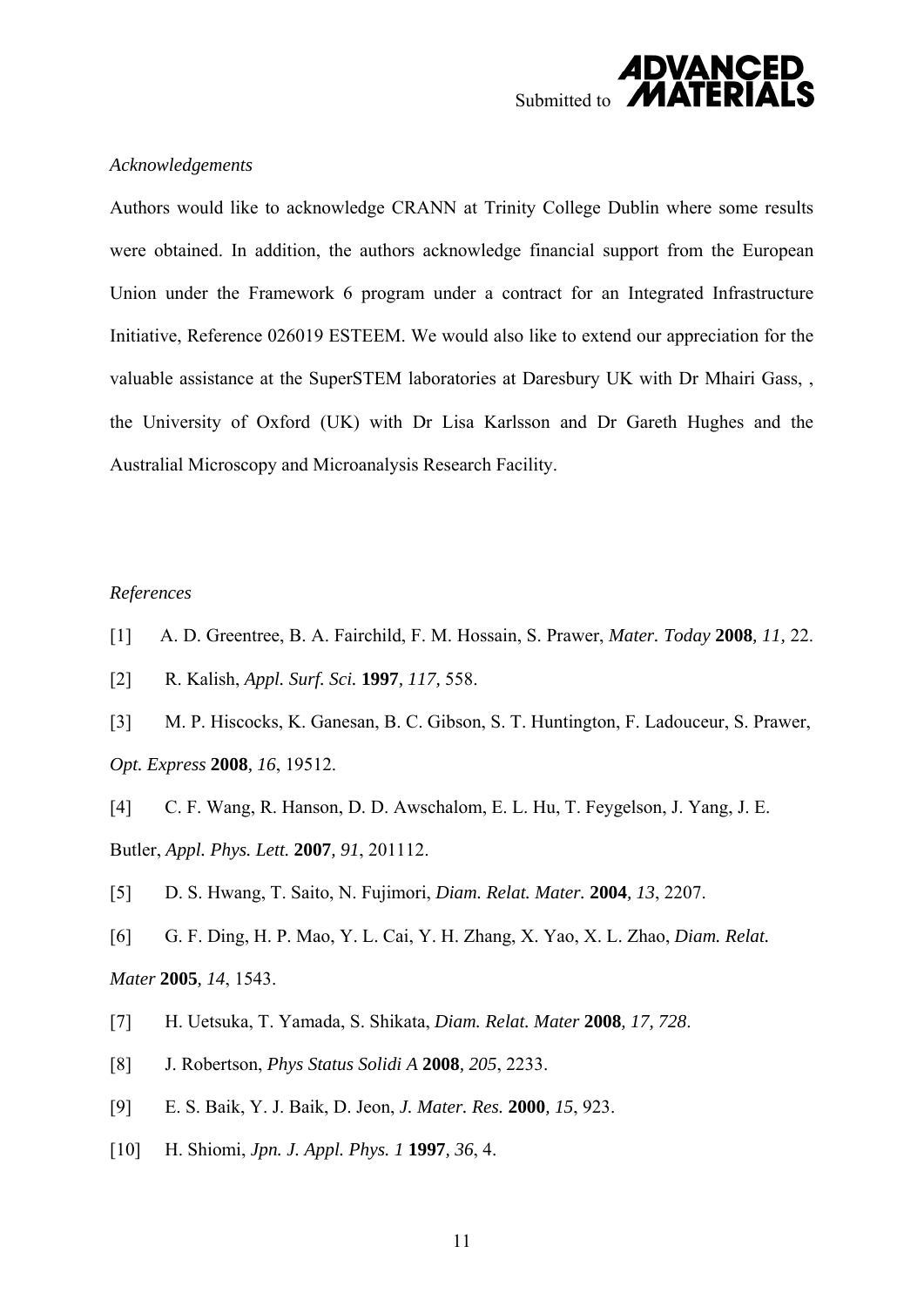## **ADVANCED** Submitted to

[11] J. Taniguchi, Y. Tokano, I. Miyamoto, M. Komuro, H. Hiroshima, *Nanotechnology*  **2002***, 13*, 592.

- [12] D. Luo, L. Wu, J. Zhi, *ACS Nano* **2009***, 3*, 2121.
- [13] C. E. Nebel, H. Uetsuka, B. Rezek, D. Shin, N. Tokuda, T. Nakamura, *Diam. Relat. Mater* **2007***, 16*, 1648.
- [14] N. Yang, H. Uetsuka, C. E. Nebel, *Diam. Relat. Mater* **2009***, 18*, 592.
- [15] C. E. Nebel, N. Yang, H. Uetsuka, E. Osawa, N. Tokuda, O. Williams, *Diam. Relat. Mater* **2009***, 18*, 910.
- [16] M. P. Hiscocks, C. J. Kaalund, F. Ladouceur, S. T. Huntington, B. C. Gibson, S.

Trpkovski, D. Simpson, E. Ampem-Lassen, S. Prawer, J. E. Butlerc, *Diam. Relat. Mater* **2008***, 17*, 1831.

- [17] E. S. Baik, Y.J. Baik, D. Jeon, *Diam. Relat. Mater* **1999***, 8*, 2169.
- [18] W. McKenzie, J. Pethica, G. Cross, *Microsc. Microanal.* **2009***, 15*, 328.
- [19] W. R. McKenzie, J. Pethica, G. Cross, *Diam. Relat. Mater.* **2010** (in submission).
- [20] W. McKenzie, M. Hiscocks, F. Ladouceur, P. Munroe, *Microsc. Microanal.***2010***, 16*, 196.
- [21] K. S. Hidenori Gamo, M. Nishitani-Gamo, T. Ando, *Jpn. J. Appl. Phys.* **2007***, 46*, 5.
- [22] S. Manako, J. Fujita, Y. Ochiai, E. Nomura, S. Matsui, *Jpn. J. Appl. Phys. 2* **1997***, 36*, L724.
- [23] W.R. McKenzie, M. Gass, P. Munroe, M. Quadir*, Diam. Relat. Mater.* **2010** (in submission).

[24] T. F. Yen, O. Liang, C. W. Lu, K. F. Chiu, *Microelectron. Eng.* **2007***, 84*, 1.

[25] H. X. Qian, W. Zhou, J. Miao, L. E. N. Lim, X. R. Zeng, *J. Micromech. Microeng.*  **2008**, 035003.

[26] N. Chekurov, K. Grigoras, A. Peltonen, S. Franssila, I. Tittonen, *Nanotechnology* **2009**, 065307.

12